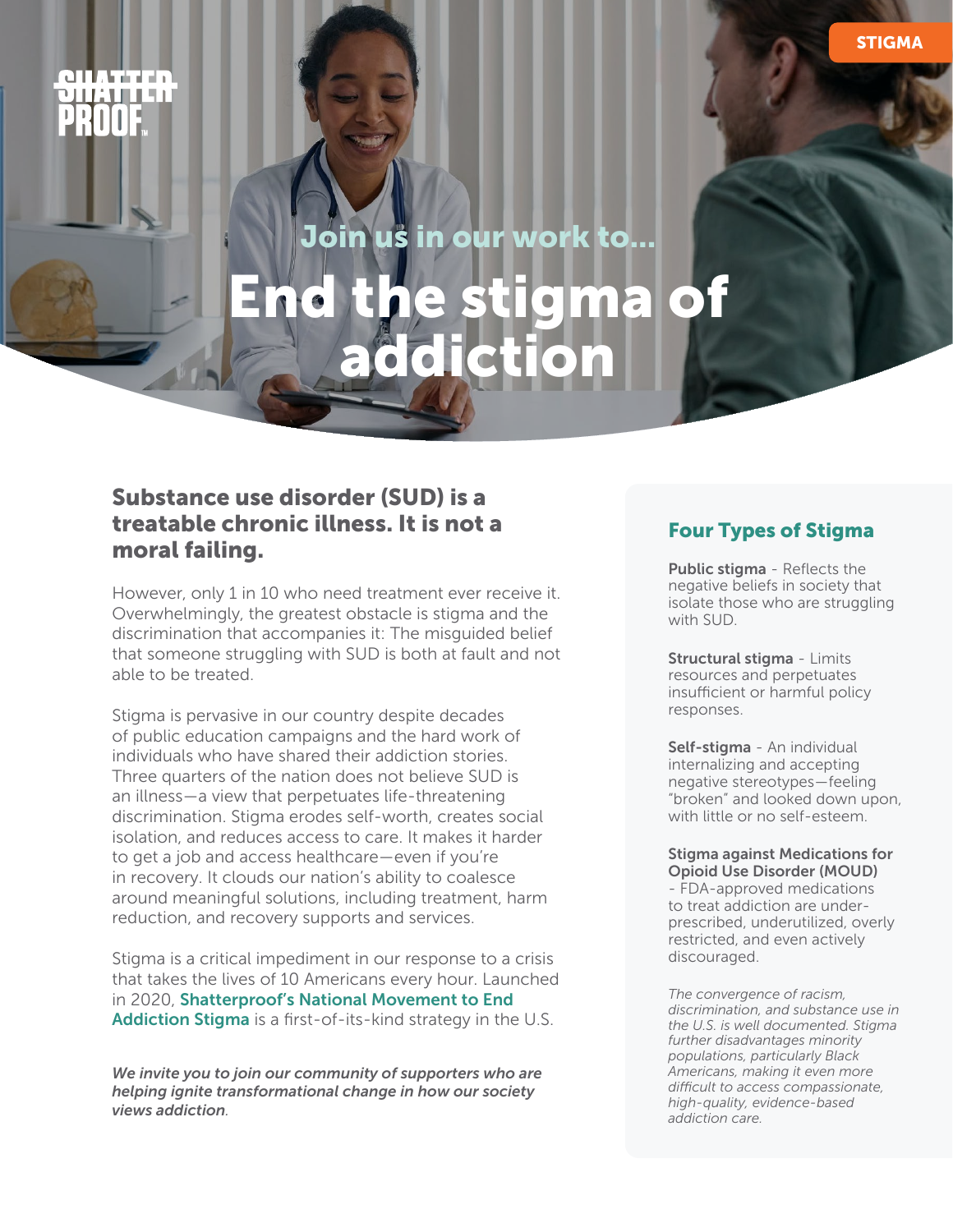Shatterproof's National Movement to End Addiction Stigma replicates the success of other transformational social movements—like HIV/AIDS, cancer, and marriage equality.

We are building a national coalition based on six systems that are critical to reducing addiction stigma: employers, healthcare, government, criminal justice, media and entertainment, and local communities. We bring stakeholders together, pilot evidence-based best practices, and scale what works.

#### More Large-Scale Behavior Change

Shatterproof is already achieving measurable change in how our country views addiction. For example, in Pennsylvania, we achieved addiction stigma reduction of at least 5% through a groundbreaking, multi-million-dollar social media campaign.

We reached three million individuals in just the first six months and proved that when people get the right information through others they trust, they are less inclined to judge and more open to the needs of those living with addiction:

*\*Selection of four promising topic areas from a 60+ question survey using validated measures.*

*Your generosity will help us build on this success—enabling us to launch stigma reduction efforts through new channels, like hospitals, media and entertainment, and the criminal justice system. Addiction stigma reduction is key to tackling health inequity in our nation.*



# We Can Change Even More Hearts and Minds With Your Help

| <b>Topic Area*</b>      | <b>Statement</b> (Agree/Disagree)                                                   | <b>Agree Before</b><br><b>Campaign</b> | <b>Agree After</b><br><b>Campaign</b> |
|-------------------------|-------------------------------------------------------------------------------------|----------------------------------------|---------------------------------------|
| <b>Disease State</b>    | Opioid addiction is a medical illness<br>like diabetes, arthritis, or heart disease | 58.3%                                  | 65.7%                                 |
| <b>Social Exclusion</b> | I would be willing to have a person<br>with OUD as a neighbor                       | 38.2%                                  | 52.4%                                 |

#### More Transformational Thought Leadership

To achieve a stigma reduction tipping point, we need the entire field to embrace evidencebased strategies to overcome deeply entrenched attitudes and misinformation.

Shatterproof collaborated with the National Academy of Medicine and University of Texas-Austin Dell Medical School to conduct our nation's first annual Stigma of Addiction Summit, attracting more than 4,500 participants, including experts from universities, health systems, nonprofit organizations, and government. We were also invited to participate in the 2021 Presidential Inauguration, along with special guests, to address the importance of stigma reduction.

# The Shatterproof Addiction Stigma Index (SASI)

Results of the Shatterproof Addiction Stigma Index (SASI)—our nation's largest, most expansive survey measuring addiction stigma—were released in October 2021, in collaboration with The Hartford.

• The SASI sets a baseline measure of addiction stigma and attitudes from the public about

• It will be used to call increased attention to, measure progress on, and hold our nation

- substance use, including perceptions of those with a SUD.
- accountable in eliminating a major driver of the addiction crisis.

#### We Have Work To Do

We need to continue elevating the efforts and expertise of advocates with lived experience. We also need to combine our dedication to ending addiction stigma with anti-discrimination and pro-acceptance initiatives to ensure widespread adoption, understanding, and efficacy of interventions for all

*Shatterproof has set a bold goal to achieve a 7.5% reduction in stigma by 2025, measured by the SASI.*

*Your support will allow us to more aggressively and strategically convene stakeholders and partners to create exponential system change, together.*